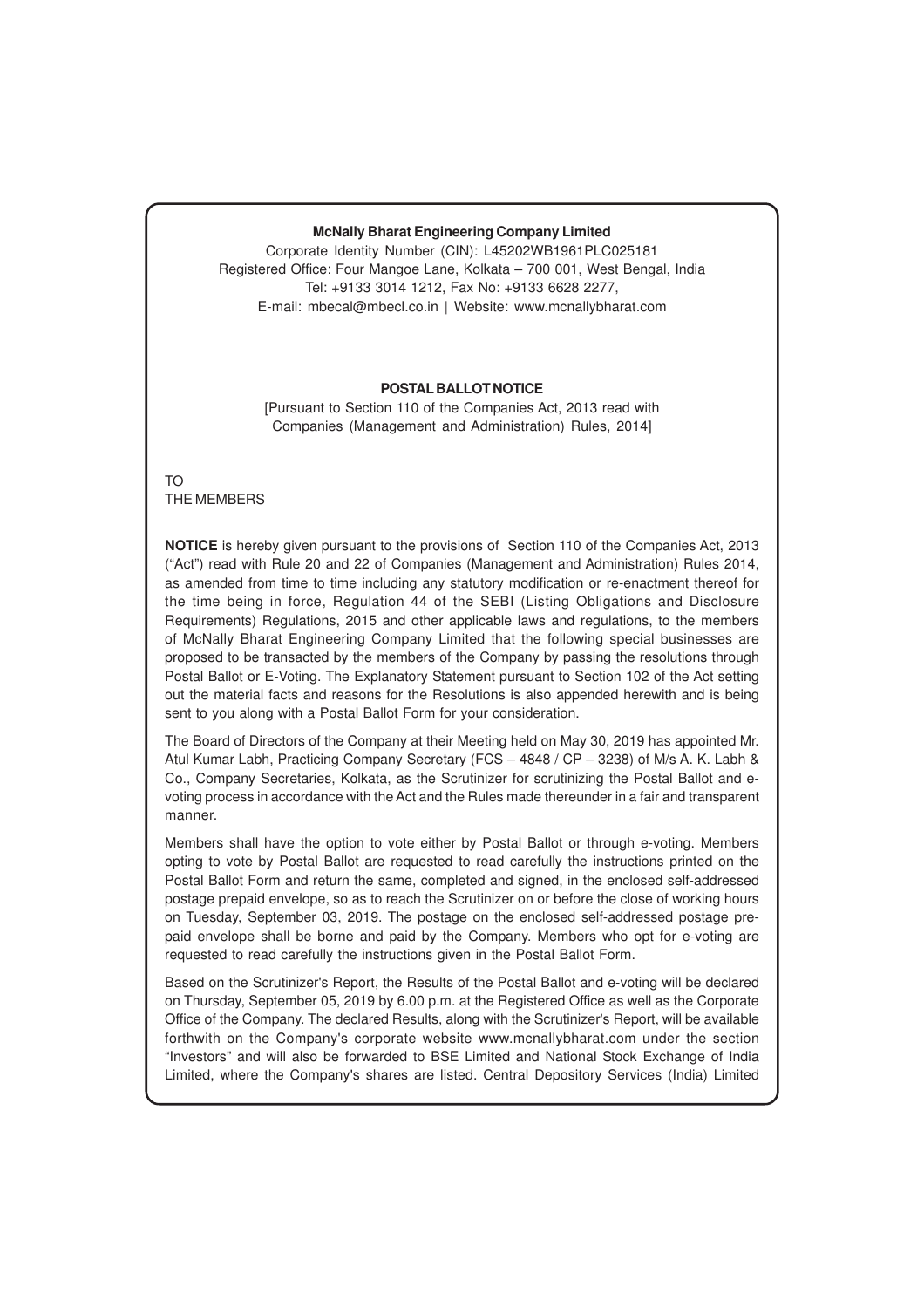(CDSL) is engaged by the Board of Directors of the Company for facilitating e-voting, will also display these Results on its website www.evotingindia.com. The resolutions, if passed, through the Postal Ballot shall be deemed to be passed in an Extra Ordinary General Meeting of the Company on the last date specified by the Company for receipt of duly completed postal ballot forms or e-voting.

## **SPECIAL BUSINESS**

# **1. RECLASSIFICATION OF THE STATUS OF PROMOTERS' SHAREHOLDING INTO PUBLIC SHAREHOLDING**

To consider and, if thought fit, to pass the following resolution as a Special Resolution:

"RESOLVED THAT pursuant to the provisions of Regulation 31A of SEBI (Listing Obligation and Disclosure Requirements) Regulations, 2015 and all other applicable provisions of the companies Act 2013, if any, and subject to necessary approval from BSE Ltd. (BSE) and National Stock Exchange of India Limited (NSE), consent of the members be and is hereby accorded for re-classification of EMC Limited and MKN Investment Pvt Ltd, promoters and/ or persons constituting promoter group of the Company, from 'Promoter & Promoter Group Category' to 'Public Category'."

"RESOLVED FURTHER THAT the outgoing promoters constituting promoter group i.e. EMC Limited and MKN Investment Pvt Ltd seeking re-classification do not:

- Participate directly or indirectly whatsoever, in any activities of the Company
- Exercise any direct or indirect, control, over the affairs of the Company
- Hold any key managerial position or representations of the Board of Directors in the Company."

"RESOLVED FURTHER THAT, after such re-classification, EMC Limited and MKN Investment Pvt Ltd shall cease to belong to the 'Promoter & Promoter Group Category' of the Company."

"RESOLVED FURTHER THAT the Board of Directors of the Company be and is hereby authorised to make application to BSE & NSE along-with all the required documents and to do all deeds, things and acts as may be necessary and expedient to give effect to the resolution in this regard."

2. APPROVALAND WAIVER OF EXCESS MANAGERIAL REMUNERATION PAID / PAYABLE TO MR. SRINIVASH SINGH, MANAGING DIRECTOR OF THE COMPANY FOR THE PERIOD OF 3 YEARS W.E.F. DECEMBER 14, 2016

To consider and, if thought fit, to pass the following resolution as a Special Resolution:

"RESOLVED THAT pursuant to the provisions of Sections 196, 197 and 198 read with Schedule V of the Companies Act, 2013 ("the Act") and other applicable provisions, if any, of the Act and the Companies (Appointment and Remuneration of Managerial Personnel) Rules, 2014 (including any statutory modification(s) or re-enactment thereof, for the time being in force) and other approvals as necessary in this regard, , consent of the members of the Company be and is hereby accorded to ratify and confirm waiver of recovery of the excess annual remuneration of Rs. 2,20,00,000/- paid / payable to Mr. Srinivash Singh (DIN: 00789624), Managing Director of the Company for the financial years 2017-18, 2018-19 and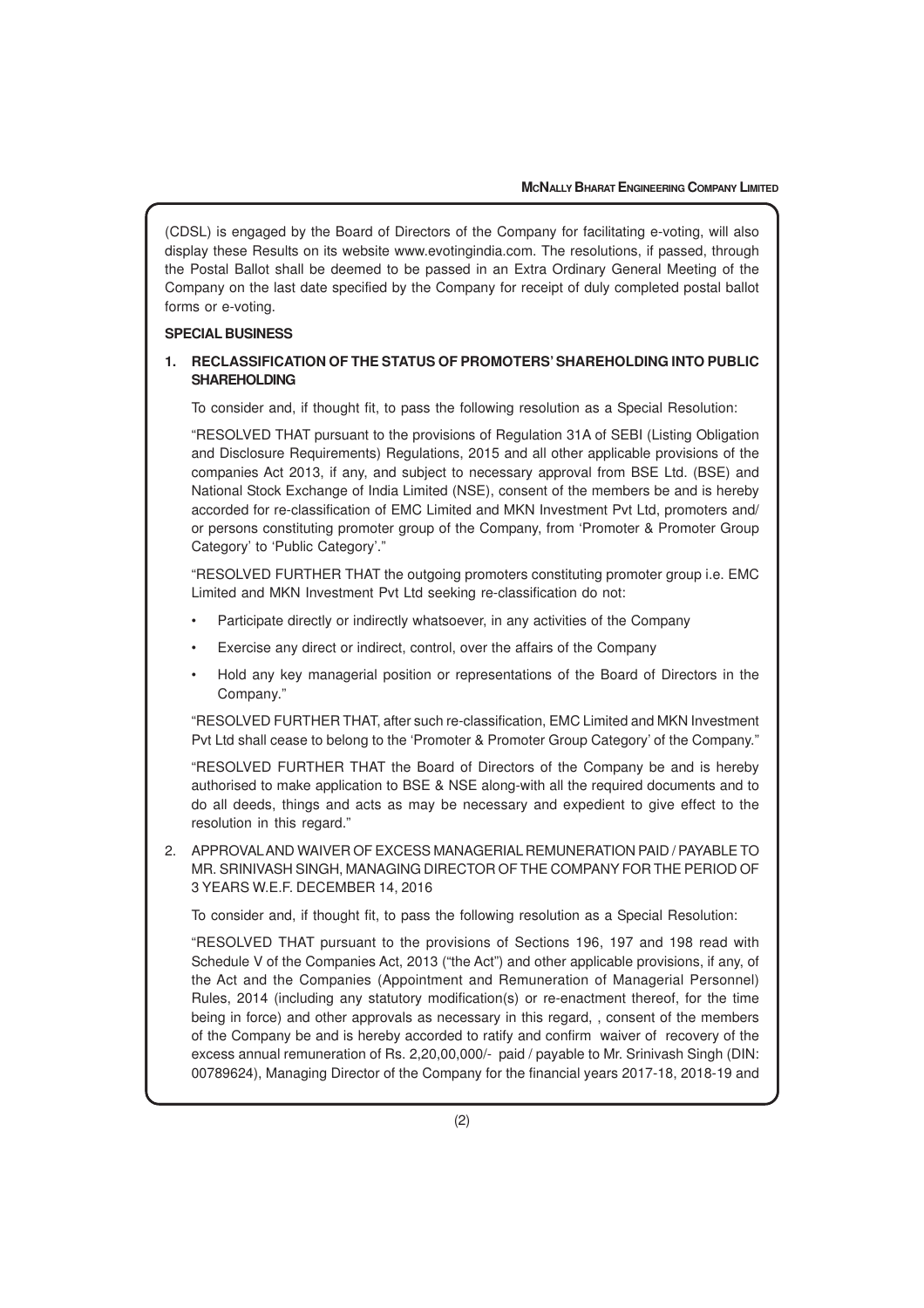2019-20 being in excess of the limits prescribed under Schedule V of the Act but within the limits as approved by the Members of the Company at their Fifty Fourth Annual General Meeting held on September 20, 2017."

"RESOLVED FURTHER THAT the Board of Directors of the Company be and is hereby authorized to take such steps as may be necessary for obtaining necessary approvals, in relation to the above and to settle all matters arising out of and incidental thereto and to sign and execute deeds, applications, documents and writings that may be required, on behalf of the Company and to do all such acts, deeds, matters and things as may be deemed necessary, proper, expedient or incidental for giving effect to this resolution."

> By Order of the Board of Directors For **McNally Bharat Engineering Company Limited**

**Indranil Mitra** Company Secretary Kolkata, May 30, 2019 Membership No 20387.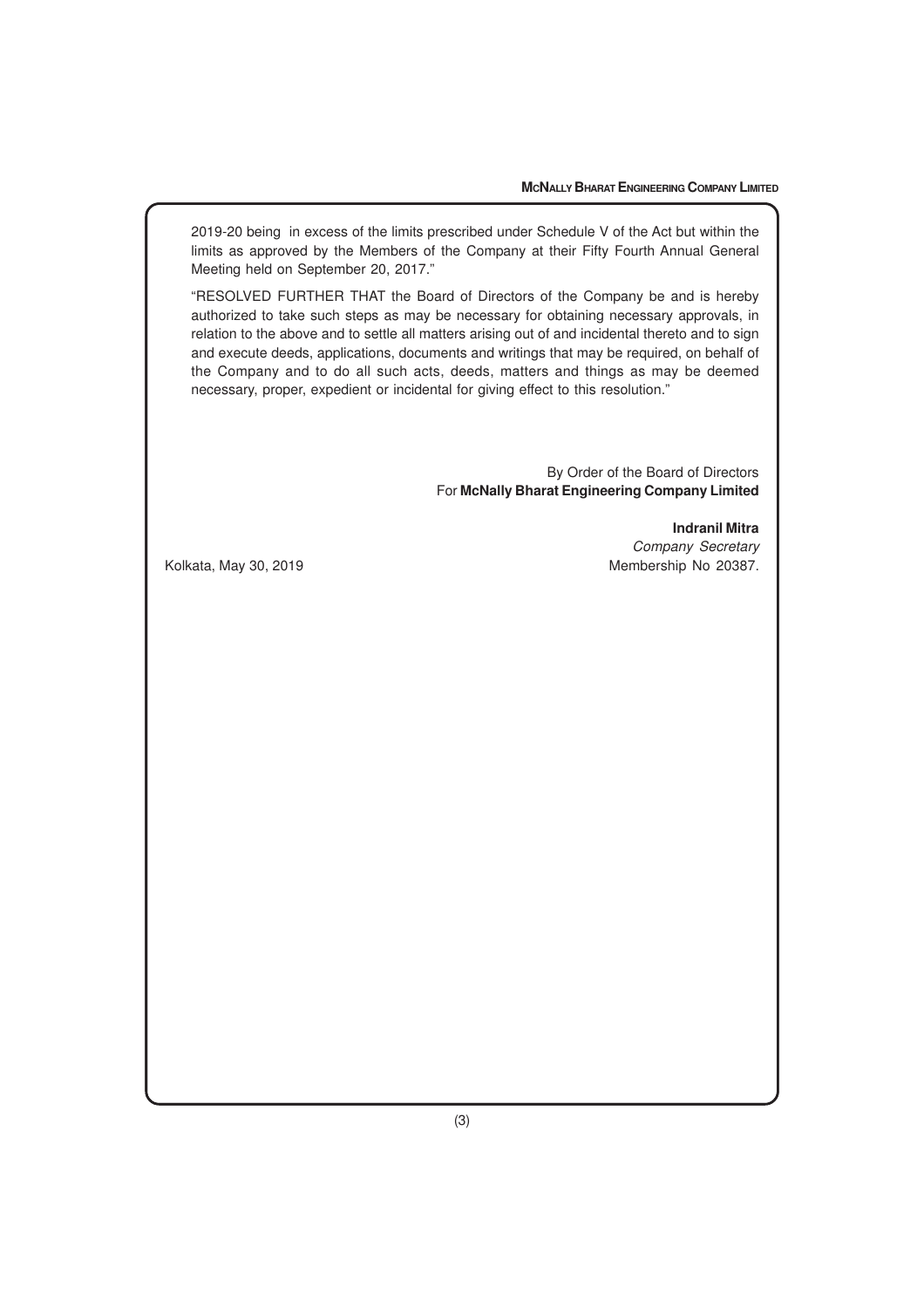# **NOTES**

- 1. An explanatory statement pursuant to Section 102 of the Companies Act, 2013 (the Act) setting out material facts and reasons for the proposed resolutions is appended herein below.
- 2. As per Section 110 of the Act, read with Rule 20 & 22 of the Companies (Management and Administration) Rules 2014, as amended from time to time, the Postal Ballot Notice may be served on the members through electronic means, or by registered post/speed post or through courier service. Accordingly, Members who have registered their e-mail IDs with depositories or with the Company are being sent this Postal Ballot Notice by e-mail and the members who have not registered their e-mail IDs will receive Postal Ballot Notice along with the Postal Ballot Form by any of the permitted mode.
- 3. The Postal Ballot Notice is being sent to all the members whose names appear on the Register of Members / list of Beneficial Owners, as received from National Securities Depository Limited (NSDL) / Central Depository Services (India) Limited (CDSL) as on closure of business hours on Friday, July 26, 2019, i.e. on cut-off date and a person who ceases to be a Member after the said date, should treat this Notice for information purposes only. Voting Rights shall be reckoned on the paid-up value of shares registered in the name of the Members as on July 26, 2019, i.e. on cut-off date. A member cannot exercise his/ her vote by proxy on Postal Ballot.
- 4. The voting/e-voting period commences on Monday, August 05, 2019 (9:00 AM IST) and ends on Tuesday, September 03, 2019 (5:00 PM IST). During this period, members of the Company holding equity shares either in physical form or in dematerialized form, as on the cut-off date i.e. July 26, 2019 may cast their vote electronically.
- 5. The voting rights of members shall be in proportion to their share of the paid up equity share capital of the Company as on the cut-off date i.e. July 26, 2019.
- 6. The members can opt for only one mode of voting i.e. either by physical Postal Ballot Form or e-voting. In case members cast their votes through both the modes, voting done by evoting shall prevail and votes cast through physical Postal Ballot Form will be treated as invalid.
- 7. Members who have received Postal Ballot Notice by email and who wish to vote through physical Postal Ballot Form and in case a member is desirous of obtaining a duplicate Postal Ballot Form, he or she may send an email to mbecal@mbecl.co.in or mdpldc@yahoo.comThe Registrar and Transfer Agent/Company shall forward the duplicate Postal Ballot Form along with postage prepaid self-addressed Business Reply Envelope to the member.
- 8. In compliance with Sections 108 and 110 of the Act and the rules made thereunder, the Company has provided the facility to the members to exercise their votes electronically and vote on the resolution through the e-voting facility provided by CDSL. The instructions for evoting are given under the section 'Voting by electronic means (e-voting)' below.
- 9. The documents if any referred to in the Notice and explanatory statement annexed thereto will be available for inspection at the registered office of the Company and copies thereof shall also be made available for inspection in physical or electronic form at the Corporate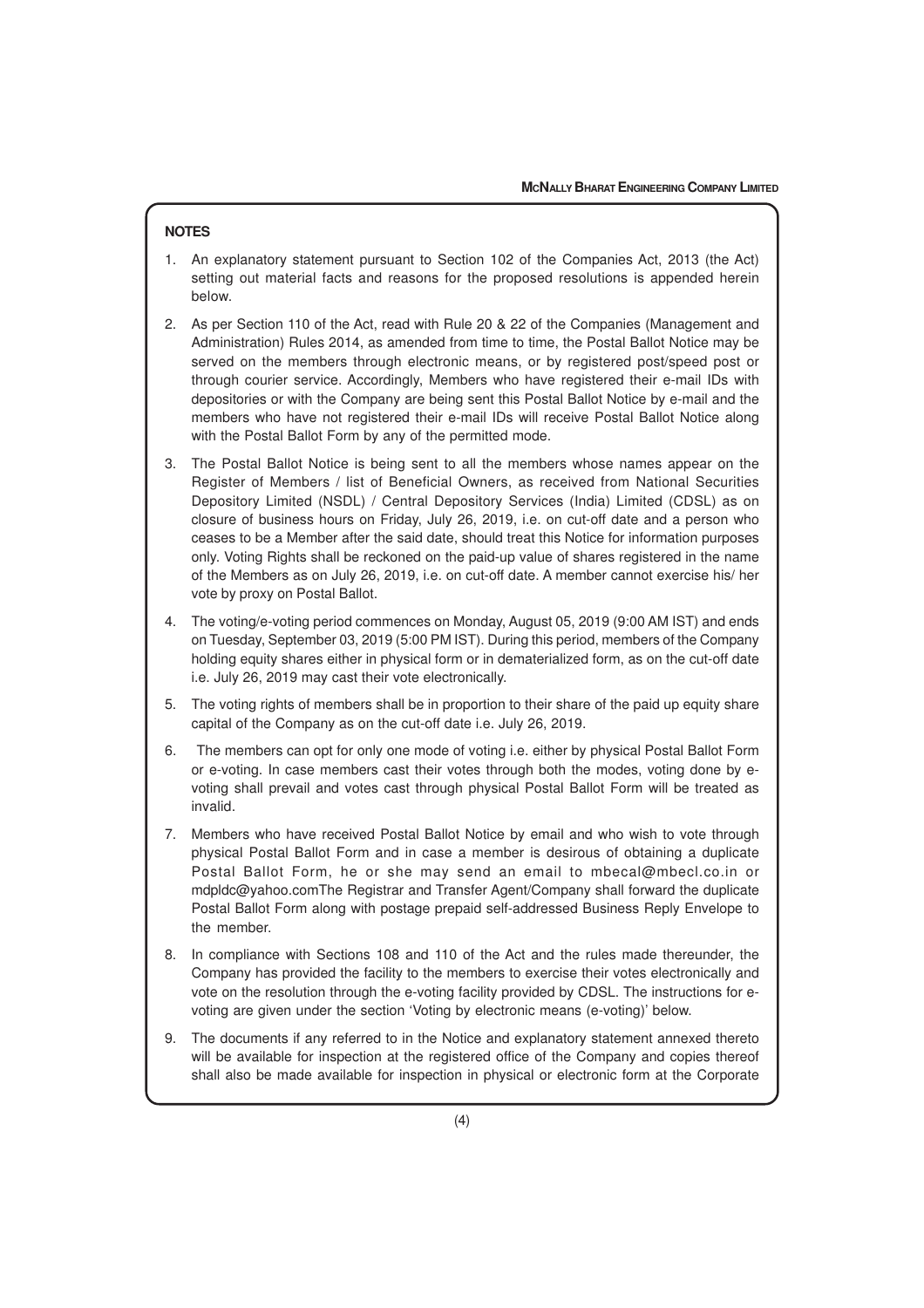Office of the Company between 11:00 A.M. to 1:00 P.M. on all working days i.e Monday to Friday, till September 03, 2019.

- 10. The Members who do not receive the Postal Ballot Notice and Form may apply to the Company at mbecal@mbecl.co.in to receive the duplicate thereof.
- 11. The Scrutinizer's decision on the validity of the Postal Ballot shall be final. He will submit his report on the result of the voting by Postal Ballot and e-voting to the Chairman or a person authorised by him in writing on Thursday, September 05, 2019.
- 12. The Postal Ballot Notice is also placed on the website of the Company www.mcnallybharat.com and on the website of CDSL www.evotingindia.com.

# **Explanatory Statement pursuant to Section 102 of the Companies Act, 2013: Item No. 1**

EMC Limited and MKN Investment Pvt Ltd have requested the Company to reclassify them from 'Promoter & Promoter Group Category' to 'Public Category' and thus removal of their names from promoter group of McNally Bharat Engineering Company Limited ("the Company"), pursuant to the provisions of Regulation 31A of SEBI (Listing Obligation and Disclosure Requirements) Regulations, 2015. Under these regulations, the person being not desirous to be classified as the promoter of the company, must submit a request to the company stating the same, which is to be accepted by the company subject to the approval of the shareholders and concerned stock exchanges, where the shares of the Company are listed and continue to be listed.

In reference to the above and taking into consideration the requests of EMC Ltd and MKN Investment Pvt Ltd vide their letter dated May 14, 2018, the Board of Directors of the Company has decided and accepted their request to re-classify them as Public or remove them from the 'Promoter and Promoter Group' of the Company, as they do not

- participate directly or indirectly whatsoever, in any activities of the Company
- exercise any direct or indirect, control, over the affairs of the Company and
- hold any key managerial position or representations of the Board of Directors in the Company and is merely included in promoter group of the Company.

Further, in terms of the provisions of Regulation 31A of the SEBI (Listing Obligation and Disclosure Requirements) Regulations 2015, re-classification of promoters requires the approval of the Members of the Company; therefore, the Board of Directors recommends the special resolution as set-out in the item No. 1 of the Notice for the approval of the members.

None of the Directors or Key Managerial personnel of the Company and/or their relatives are in any way interested or concerned, financially or otherwise, in the said resolution except to the extent of their respective shareholding, if any, in the Company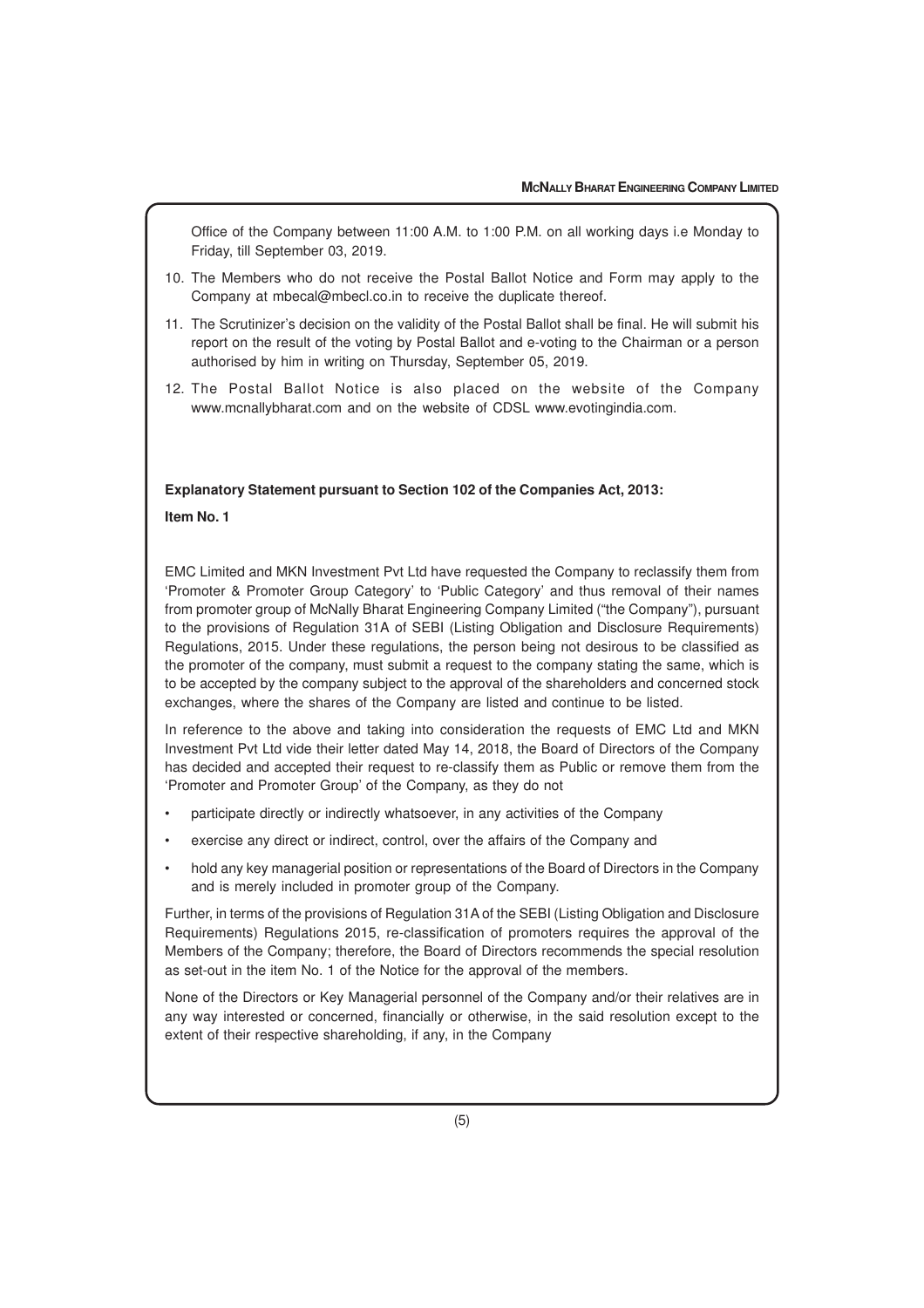# **Item No. 2**

The members of the Company at their Fifty Fourth Annual General Meeting (AGM) held on September 20, 2017, appointed Mr. Srinivash Singh (DIN: 00789624) as the Managing Director of the Company for a period of three years with effect from December 14, 2016 and sanctioned, subject to the approval of the Central Government, the remuneration payable to him in accordance with Section 196 and 197 of the Companies Act, 2013 (the Act) read with Schedule V and other applicable provisions of the Act. The members also approved payment of such remuneration to Mr. Singh as minimum remuneration in the event of loss or inadequacy of profit.

Upon obtaining the members' approval in the said AGM, the Company made necessary application to the Central Government for its approval towards waiver of recovery of excess remuneration on account of absence or inadequacy of profit stipulated under Section 197 read with Schedule V to the Companies Act, 2013. The approval of the Central Government was pending. Meanwhile statutory changes were brought in the applicable provisions of the Act vide commencement notification dated September 12, 2018 of the Companies (Amendment) Act, 2017 by the Ministry of Corporate Affairs (MCA) dispensing the requirement of obtaining Central Government's approval for payment of managerial remuneration and necessitating the obtaining of prior approval of banks and/or financial institutions in case of default in payment of dues before obtaining approval of waiver of refund of managerial remuneration. The Company has obtained the approval of the concerned banks and/or financial institutions in respect of payment of managerial remuneration to Mr. Srinivash Singh, as originally approved by the members at their Fifty Fourth AGM held on September 20, 2017.

The Nomination & Remuneration Committee as well as the Board of Directors of the Company at their respective meetings held on November 14, 2018, have proposed to waive the recovery of remuneration amounting to Rs. 2,20,00,000/- per year paid / payable to Mr. Srinivash Singh (DIN: 00789624), Managing Director of the Company for the financial years 2017-18, 2018-19 and 2019-20 in excess of the limits prescribed under Schedule V of the Act.

The Board of Directors solicits approval of the members for waiver of recovery of managerial remuneration as mentioned above paid / payable to Mr. Singh by way of Special Resolution as set out at Item No. 1 of the Notice.

Except Mr. Srinivash Singh (DIN: 00789624), Managing Director of the Company, none of the other directors/key managerial personnel of the Company and their relatives are in any way concerned or interested, financially or otherwise, in the resolution as set out at Item No. 2 of the Notice.

# **INFORMATION OF PERSONNEL UNDER SECTION II OF PART II OF SCHEDULE V OF THE COMPANIES ACT, 2013.**

### I. **General information** :

- 1. **Nature of Industry** Engineering, Procurement and Construction (EPC) line of activities.
- 2. **Date of commencement of commercial production** This is an active Company and is in operation since 1961.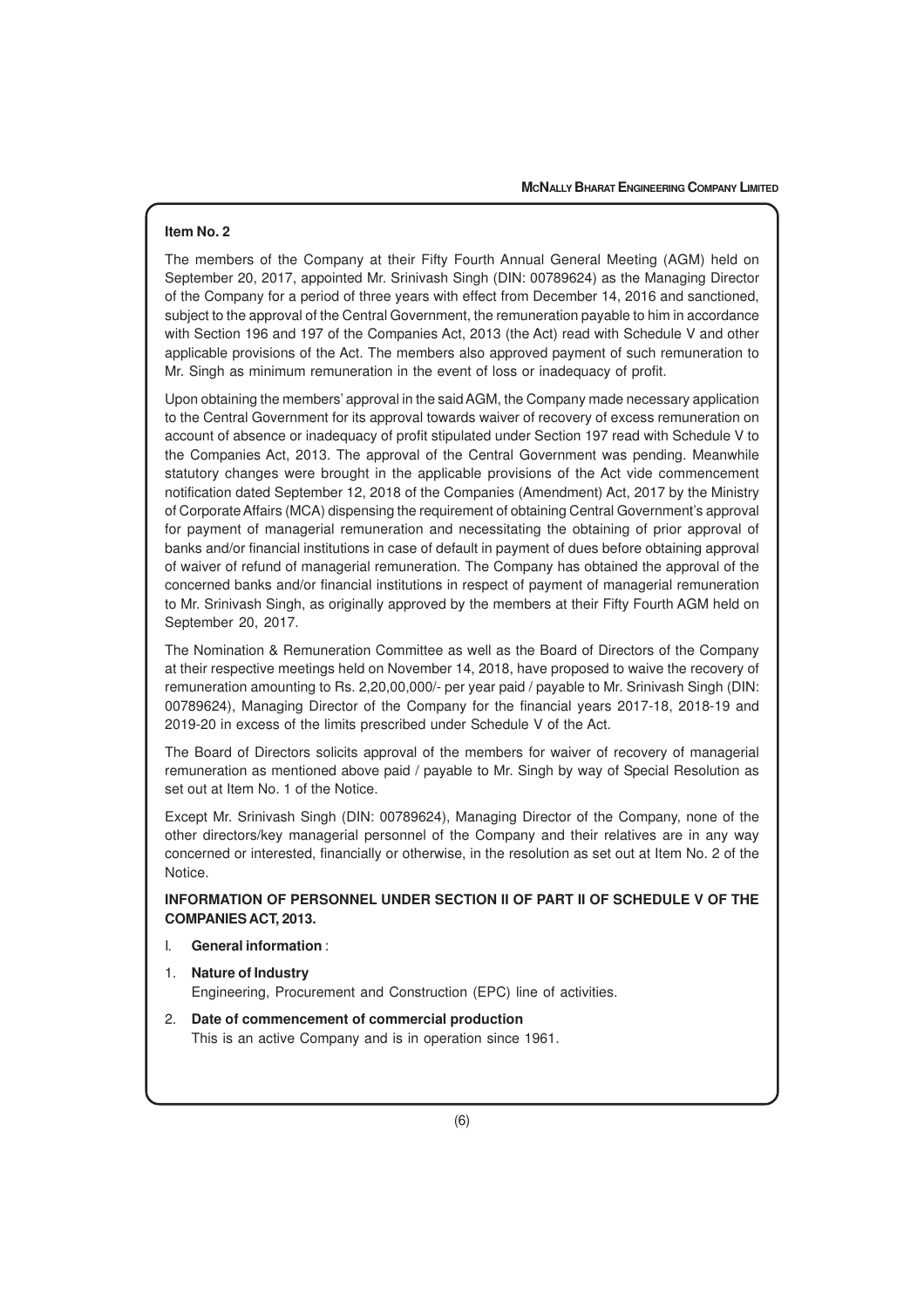|                                     | Rs in lacs                                        |                                                   |                                                   |  |  |
|-------------------------------------|---------------------------------------------------|---------------------------------------------------|---------------------------------------------------|--|--|
|                                     | For the financial<br>year ended<br>March 31, 2019 | For the financial<br>year ended<br>March 31, 2018 | For the financial<br>year ended<br>March 31, 2017 |  |  |
| Turnover                            | 176410.21                                         | 159218.63                                         | 224063.64                                         |  |  |
| Expenses                            | 223010.07                                         | 215156.83                                         | 279016.96                                         |  |  |
| Loss Before Taxes                   | (46599.86)                                        | (55938.21)                                        | (54953.32)                                        |  |  |
| Tax Expense                         |                                                   | 13393.30                                          | Current (10812.49)<br>Deferred (38313.29)         |  |  |
| Loss After Taxes                    | (46599.86)                                        | (42544.91)                                        | (5827.53)                                         |  |  |
| Earnings per<br><b>Equity Share</b> | Rs. (21.97) (Basic),<br>Rs. (21.97) (Diluted)     | Rs. (30.17) (Basic),<br>Rs. (30.17) (Diluted)     | Rs. (12.30) (Basic),<br>Rs. (12.30) (Diluted)     |  |  |

# **4. Foreign Investments or collaborations**

The Company has the following major foreign subsidiaries:

- a. MBE Mineral Technologies Pte Ltd: Invested amount is US\$ 5,011,373 (649,459 Equity Shares of S'pore Dollar 10 each)
- b. MBE Minerals Zambia Ltd: Invested amount is US\$ 10,000 (49,999,996 Equity Shares of ZMK 1 each)
- c. McNally Bharat Engineering (SA) Proprietary Limited: Investment in 100 Equity Shares of ZAR 20.37 each fully paid.

# **II. Information about the appointee :**

#### **1. Background Details**

Mr. Singh brings in more than four and half decades of experience in successfully managing EPC projects in the country, besides running large manufacturing units. Mr. Singh took over as senior vice president (projects) in the year 1995, in the Company when it wanted to close down its project operations due to continuous loss. Mr. Singh, with his quest to revive the division, took drastic measures and made a turnaround of the project operations within a year's time and was elevated to become a Director in the board of the Company in the year 2000 & Managing Director in the year 2004. The project operation started expanding in turnover and profit continuously under his leadership and crossed Rs. 2,000 Crores in 2010.

Mr. Srinivash Singh has earned his laurels as an entrepreneur in the EPC universe the hard way. With over fortyfive years of hands-on experience in implementation of projects he has developed an uncanny insight into the basic requirements of any project. He inspired the team of Engineers & Technical experts to deliver on time every time.

In this Company, he initiated training at all its levels throughout the year, often inviting the best trainers from reputed Technical Institutes like IIT, IIM, the Indian School of Mines,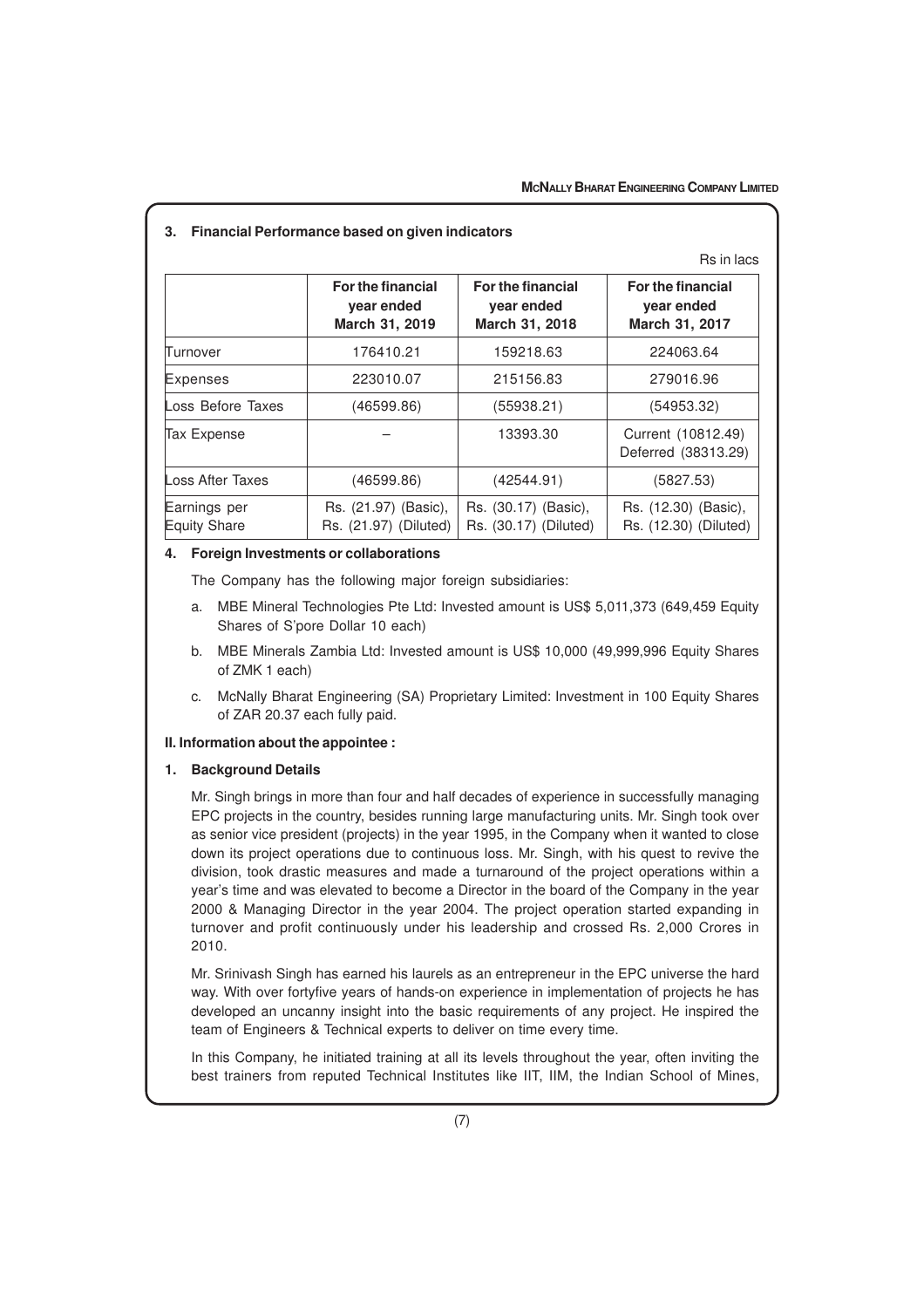Dhanbad, and various Research Institutes under the Central Government. Moreover, he empanelled reputed scientists, professors and experts to make their skills available to the Company at all times.

Mr. Srinivash Singh's engaging personality also helped to make strategic tie-ups with a number of foreign entrepreneurs and experts who were motivated to look at the larger perspective of the gigantic growth in the infrastructure sector in India and arrive at mutually beneficial agreements with MBE, that did not result in outflows greater than the benefits earned, which is often the case. In his earlier tenure as Managing Director of MBE he also successfully negotiated and purchased a number of foreign companies in Hungary, Germany, South Africa and Brazil.

## **2. Past Remuneration**

Mr. Srinivash Singh has drawn the following remuneration from the Company during the past three financial years starting from 2017-18:

| Amount (in Rs) |  |  |  |
|----------------|--|--|--|
|----------------|--|--|--|

| <b>Particulars</b>                 | 2018-19     | 2017-18     | 2016-17 |
|------------------------------------|-------------|-------------|---------|
| Salary                             | 2,19,96,000 | 2,19,96,000 |         |
| Performance Bonus                  |             |             |         |
| Contribution to PF and other funds |             |             |         |
| Perquisites                        | 6,600       | 6,600       |         |
| <b>Total Remuneration</b>          | 2,20,02,600 | 2,20,02,600 |         |

#### **3. Recognition or awards**

Mr. Srinivash Singh is the recipient of awards in domestic and international levels in recognition of Fastest Growing Indian Company Excellence and Excellent Performance & Commitment to the Quality and Excellence of its Services from International Achievers Conference, New Delhi & Global Trade Leaders' Club, Madrid, Spain, respectively on behalf of the Company he represented as Managing Director.

#### **4. Job profile and his suitability**

Mr. Singh had earlier turned around the project operations of the Company and had set it in on the path of profitability. With his deep insights on and hands on experience in the EPC sector in which the Company operates, Mr. Singh can be considered as the most suitable person for the position of the Managing Director of the Company.

# **5. Remuneration proposed**

Basic Salary: Rs. 10,00,000 /- per month (in the scale of Rs 10,00,000/- per month to Rs 15,00,000/- per month)

Performance Bonus: Payable annually, for each financial year, as may be determined by the Board.

Special Allowance: In addition to the salary and performance bonus payable, the Managing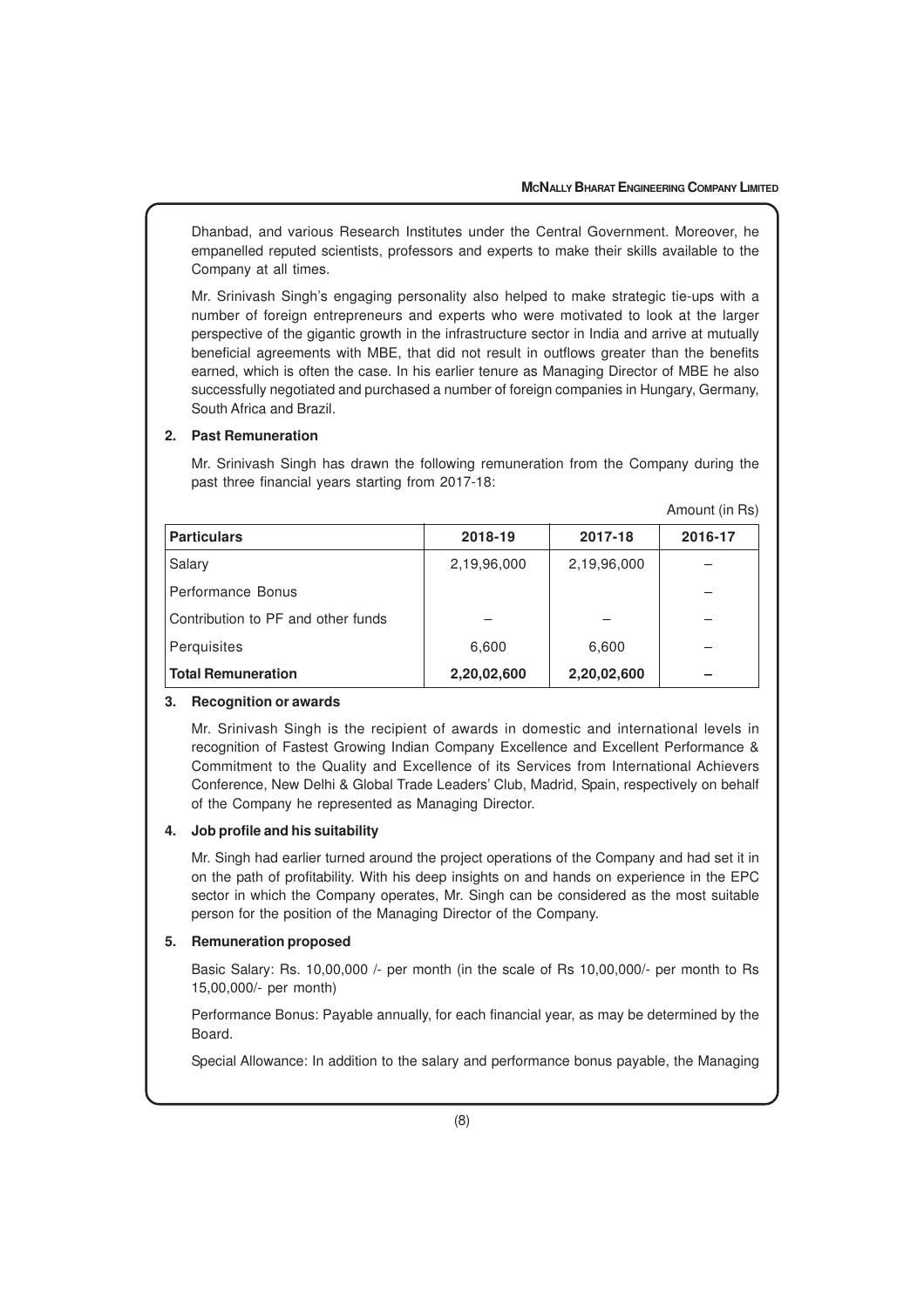Director shall also be entitled to a Special Allowance of Rs. 5,00,000/- per month, which may be revised by the Board based on his performance.

Variable Pay and Other Benefits: As may be determined by the Board of Directors from time to time.

All the perquisites shall be limited to the ceiling as laid down in Schedule V of the Companies Act, 2013

Provided that -

- 1) For the purpose of calculating the above ceiling, perquisites and allowances shall be evaluated as per Income Tax Rules, wherever applicable. In the absence of such Rules, perquisites and allowances shall be evaluated at actual cost.
- 2) The Company's contributions to the Provident Fund Scheme and the Superannuation Fund Scheme in accordance with the Company's rules and regulations in force from time to time, shall not be included in the computation of the ceiling on perquisites to the extent these, either singly or put together, are not taxable, under Income Tax Act, 1961.
- 3) The Company's contributions to the Gratuity Fund in accordance with the Rules of the Company shall not be included in the computation of ceiling on perquisites.
- 4) Encashment of leave at the end of the tenure shall not be included in the computation of limits for the remuneration or perquisites/allowances aforesaid.
- 5) Provision for the use of the Company's car for official duties and telephone at residence (including payment for local calls and long distance calls) shall not be included in the computation of ceiling of perquisites.
- 6) The total remuneration payable to the Managing Director by way of Salary, performance bonus and perquisites shall not exceed 5%, and along with other Whole Time Directors, if any, 10% of the entire profit of the Company, calculated in accordance with Sections 197 and 198 of the Companies Act, 2013. In the event of absence or inadequacy of profit during the period, the Managing Director shall be paid the above remuneration as minimum remuneration.
- **6. Comparative remuneration profile with respect to size of the Company, profile of the position and person**

 The remuneration proposed is considered to be justified and competitive considering the industry, size of the Company, the responsibilities undertaken and the credentials of the Managing Director.

**7. Pecuniary relationship directly or indirectly with the Company, or relationship with the managerial personnel, if any**

 Except for the remuneration drawn by him from the Company, Mr. Singh has no direct or indirect pecuniary relationship with the Company. Additionally, Mr. Singh has no relationship with any of the managerial personnel of the Company.